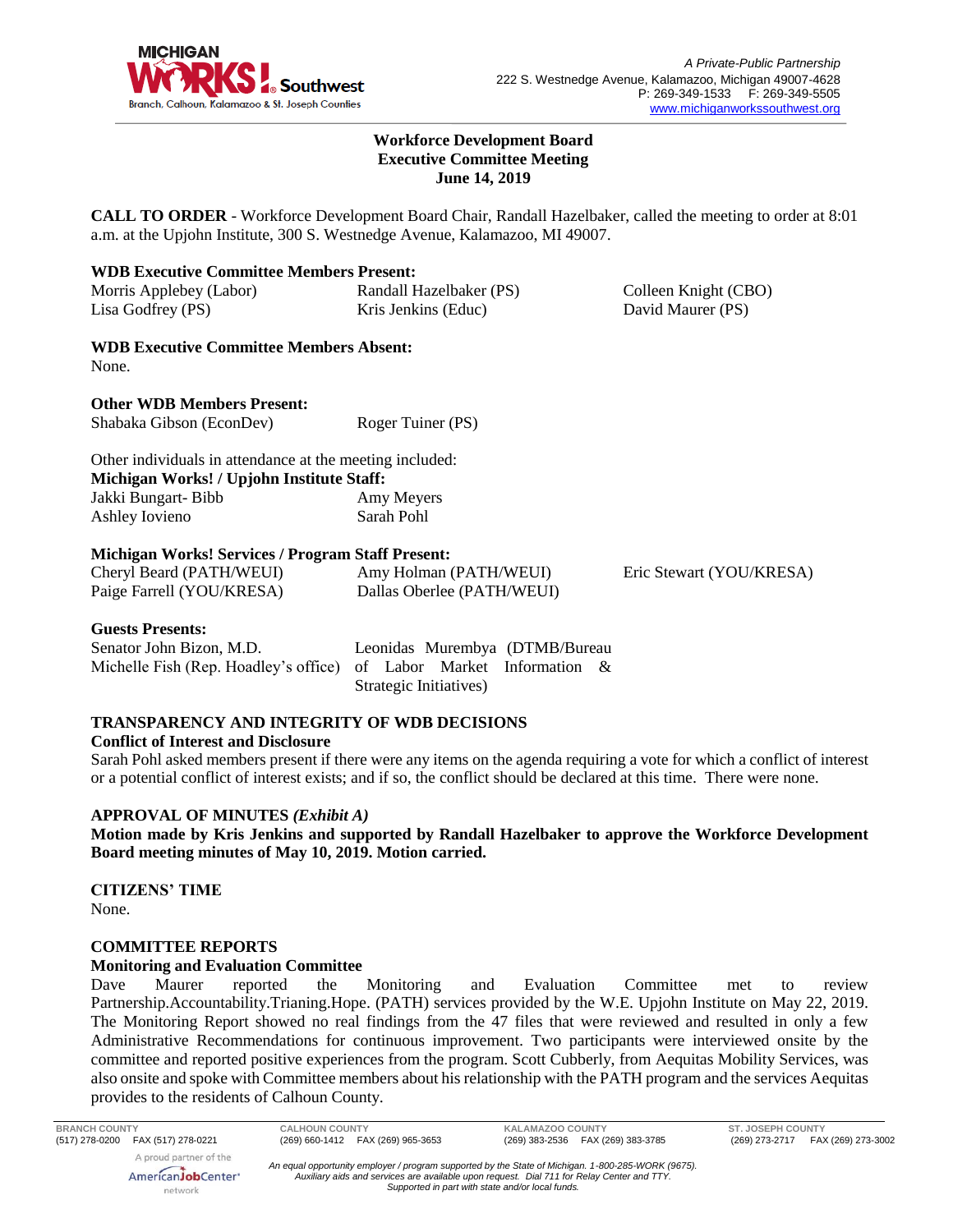Also, during the meeting, PATH staff gave a presentation highlighting their work using of Goal4It™, a model which breaks down long-term goals, set by the participant, into manageable steps, while staff provide mentoring and coaching support.

### **NEW BUSINESS WDB Plans**

**Apprenticeship Success Coordinators (ASC) & ASC Innovation Grant** *(Exhibit B)* – Amy Meyers requested board consideration and approval of the Apprenticeship Success Coordinator (ASC) and ASC Innovation Grant plan. The Workforce Development Agency (WDA) has allocated \$35,436 to Michigan Works! Southwest to develop and implement comprehensive strategies to support the expansion of registered apprenticeships. Ms. Meyers reported this is the second time this funding has been allocated and it represents approximately a \$1,000 decrease from the previous allocation. This funding will be used for staff to work with employers to develop and implement new apprenticeship opportunities, as well as assist in the expansion of existing apprenticeships. Target goals as outlined on *Exhibit B* were highlighted which showed a 15% increase from previous recorded goals.

This policy also makes available an Innovation Grant opportunity, presenting local areas with the opportunity to request additional funding to expand upon strategies used by the local Apprenticeship Success Coordinator to cultivate new registered apprenticeship opportunities. Ms. Meyers reported locally Michigan Works! Southwest is planning to apply for additional funding through this grant opportunity.

**Memorandums of Understanding (MOUs)** *(Exhibit C)* **and Infrastructure Funding Agreements (IFAs)** *(Exhibit D)* – Amy Meyers requested board consideration and approval of the Memorandums of Understandings (MOUs) and Infrastructure Funding Agreement (IFA) plans. Although MOUs and IFAs have separate policies providing guidance, MOUs and IFAs are combined into one document. Ms. Meyers reported the development and execution of MOUs with One-Stop partners is a requirement under WIOA, and, in accordance with the WIOA, the MOUs must include an IFA, which details how infrastructure costs for the One-Stop delivery system will be funded in the local area.

Included in the agenda packet was a copy of the MOU and IFA plans that were approved last year, as well as the proposed versions for this year. Changes include an extension of the end date, an updated list of partners and updated grievance procedures.

The MOU portion of the document assists all local partners, who are identified on the provided MOU overview *(Exhibit C)*, with effective coordination and collaboration. Each local partner agrees to a partnership which best serves the job seekers and employers within the four-county Michigan Works! Southwest area.

The IFA overview *(Exhibit D)* outlines the infrastructure costs of all the One-Stop Centers, which are defined as non-personnel costs that are necessary for the general operation of the One-Stop Centers. Other shared costs can also be incorporated in an IFA.

**Motion made by Colleen Knight and supported by Lisa Godfrey to approve the Apprenticeship Success Coordinators (ASC) & ASC Innovation Grant plan, Memorandums of Understanding (MOU) plan and Infrastructure Funding Agreements (IFA) plan. Motion carried.** 

# **Contracts**

# **Upjohn Institute / Kalamazoo County / Workforce Development Agreement** *(Exhibit E)*

Amy Meyers requested board consideration and approval of the Upjohn Institute / Kalamazoo County / Workforce Development Agreement. Ms. Meyers reported this is the second time this Workforce Development Agreement, also called the County Contract, has been taken before the Workforce Development Board as a continuation of efforts to ensure everything taken to the Board of Commissioners is reviewed and approved by the Workforce Development Board prior to submission.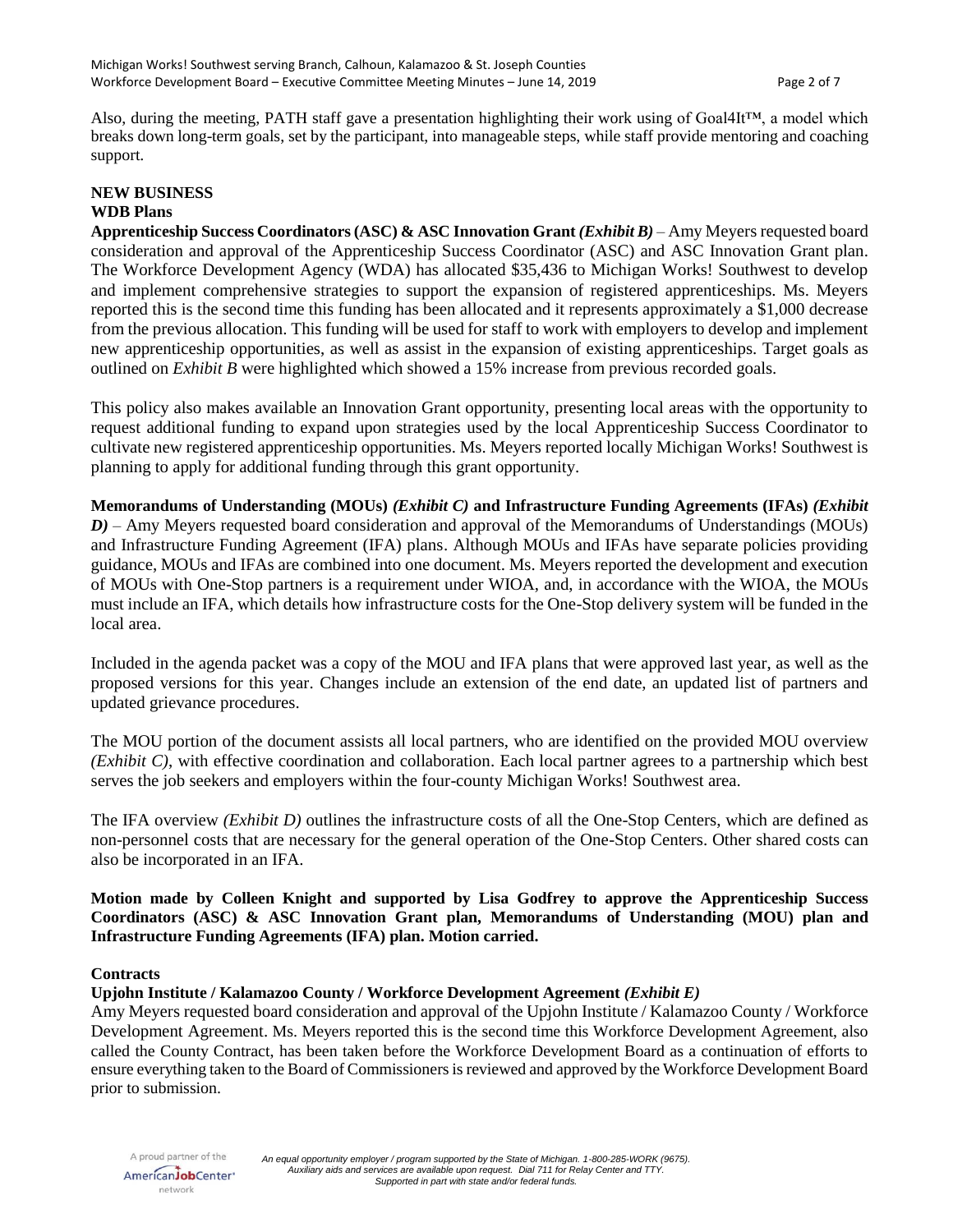The County Contract is renewed every two years with an annual modification to reflect the actual budget for the year prior and an updated planned budget for the upcoming year. In addition to the outlined funding for programs and services for Michigan Works! Southwest, Ms. Meyers reported the County Contract includes a narrative outlining the roles and responsibilities of the Upjohn Institute/Michigan Works! Southwest and the County of Kalamazoo.

# **Motion made by Lisa Godfrey and supported by Colleen Knight to approve the Upjohn Institute / Kalamazoo County / Workforce Development Agreement. Motion carried.**

**WDB Membership Changes** *(Exhibit F)*– Sarah Pohl requested board consideration and approval of changes for representation on the Michigan Works! Southwest Workforce Development Board. The changes included appointing Marcie Stowell from Brembo North America to represent the private sector for the balance of a twoyear term ending September 30, 2019 and an additional two-year term beginning October 1, 2019 and ending September 30, 2021. An updated copy of *Exhibit F* was provided to Executive Committee members, which corrected the county Marcie Stowell would be representing from Branch to Calhoun County. Board consideration and approval was also requested for appointing Chantal Paxton, owner of Pax Run Seeds and Maytag Laundry, to represent the private sector for the balance of a two-year term ending September 30, 2019 and for an additional two-year term ending September 30, 2021. Board consideration and approval was also requested for Michael Wilson, Regional Coordinator for the Southwest Michigan Region 8 Veteran Community Action Team (VCAT), to transition from an alternate representing Community Based Organizations, to a regular member, replacing Matt Lynn. There would be no change to the current term Mr. Wilson is serving, which ends September 30, 2020.

**Motion made by Kris Jenkins and supported by Lisa Godfrey to approve the Workforce Development Board membership change appointing Marcie Stowell, representing the private sector, for the remainder of the twoyear term ending September 30, 2019 and an additional two-year term beginning October 1, 2019 and ending September 30, 2021; appointing Chantal Paxton, representing the private sector, for the remainder of the twoyear term ending September 30, 2019 and an additional two-year term beginning October 1, 2019 and ending September 30, 2021; and transitioning Michael Wilson from an alternate member, to a regular member, representing Community Based Organizations for the remainder of his term ending September 30, 2020. Motion carried.**

**Executive Committee Appointment** *(Exhibit G)*– Ben Damerow requested board consideration and approval to appoint Frank Tecumseh, Vice President of HR at Firekeepers Casino Hotel to the Executive Committee of the Michigan Works! Southwest Workforce Development Board. Mr. Damerow reported Mr. Tecumseh is currently an active member of both the Monitoring & Evaluation Committee, as well as the Full Workforce Development Board, where he serves as a representative of the private sector. Mr. Tecumseh would be replacing Paul David, who has resigned from the Michigan Works! Southwest Workforce Development Board due to accepting a new position outside the Michigan Works! Southwest area.

**Motion made by Colleen Knight and supported by David Maurer to approve the Workforce Development Board membership change appointing Frank Tecumseh, representing the private sector, as a member of the Executive Committee of the Michigan Works! Southwest Workforce Development Board.**

**Integrated Education & Training (IET) RFP Update –** Amy Meyers reported that the Request for Proposal (RFP) for Integrated Education & Training (IET) services within the four-county area received many technical assistance inquiries, however only one bidder. After the submitted proposal was reviewed by both Michigan Works! Southwest staff and the Michigan Works! Southwest Workforce Development Board RFP Review Committee, the Workforce Development Board RFP Review Committee recommended the contract be awarded to Kalamazoo RESA.

# **WDB Policy Revisions (Exhibits K1- K2)**

*WDB Policy 35 Rev 01 Management Information Systems (MIS) Standards and Internal Controls* – Amy Meyers reported a proposed version of the local policy for Management Information Systems (MIS) Standards and Internal Controls was included in the agenda packet, with a redlined version sent to Workforce Development Board members prior to the meeting. Ms. Meyers stated access and administration of the systems identified in the policy are handled by the Michigan Works! Southwest Administrative Team. Changes to the policy include updating references; changing the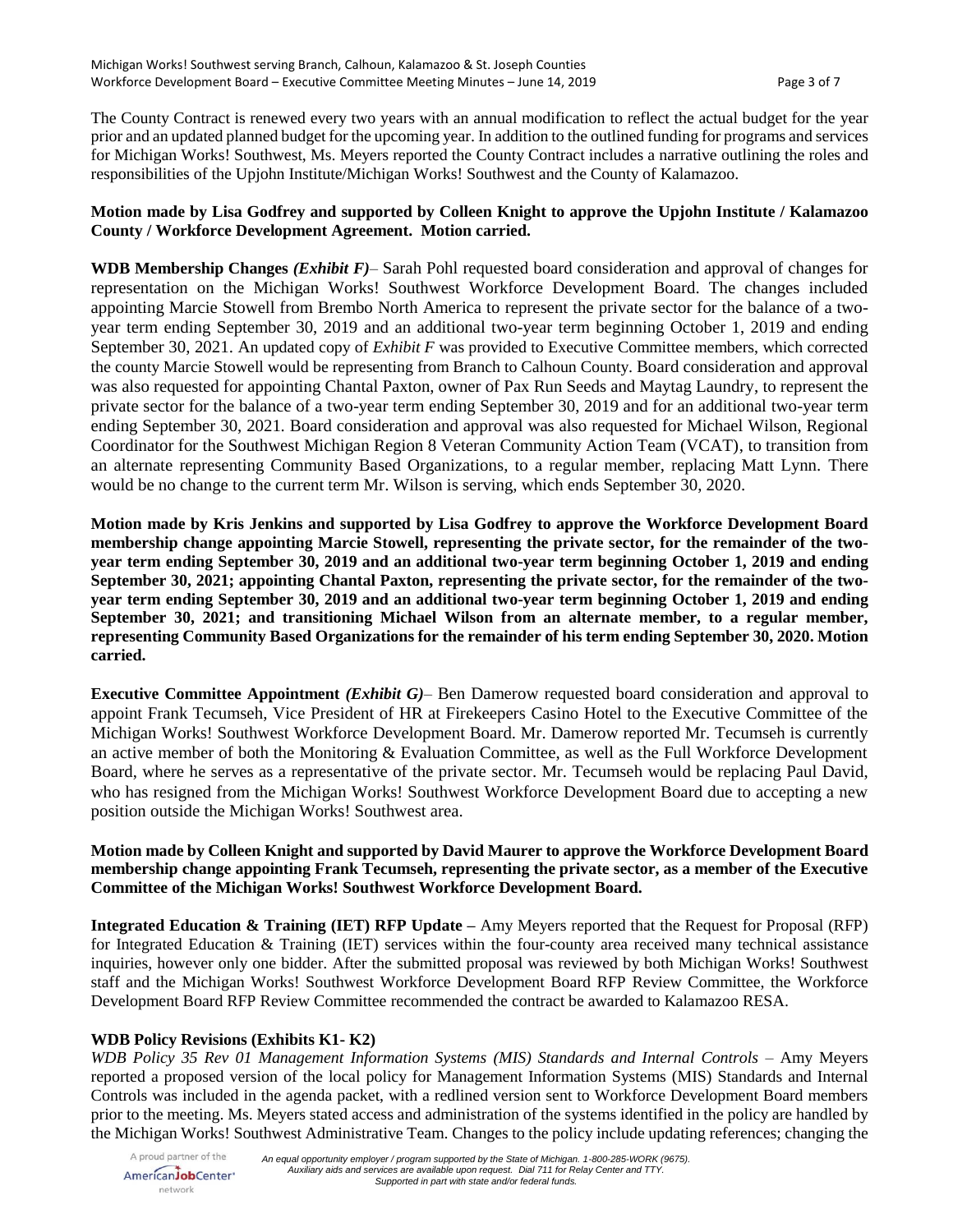name of the policy to expand its coverage to include all Management Information Systems for which Michigan Works! Southwest has administrative rights and responsibilities; changing the system responsibility, access and standards to include multiple Management Information Systems including One Stop Management Information System (OSMIS), Pure Michigan Talent Connect (PMTC), Salesforce, MI Bridges and APplication EXpress (APEX); and adding definitions for each of the added Management Information Systems.

#### **Motion made by Lisa Godfrey and supported by David Maurer to approve the WDB Policy Revisions for WDB Policy 35 Rev 01 Management Information System (MIS) Standards and Internal Controls. Motion carried.**

**Partnership.Accountability.Training.Hope. (PATH) Service Delivery –** Dallas Oberlee presented a PowerPoint presentation on the status of the current PATH Delivery Service model. On October 1, 2013, PATH services in Kalamazoo and St. Joseph Counties were brought inhouse to be provided by WE Upjohn Institute/Michigan Works! Southwest staff, resulting in an estimated cost savings of over \$220,000 per year. On October 1, 2015, at the recommendation of the Michigan Works! Southwest Workforce Development Board, PATH services in Branch and Calhoun Counties were also brought inhouse, with the recommendation that an RFP for those two counties be re-released in 2016. Ms. Oberlee reported that at that time, Michigan Works! Southwest administrative staff worked with community agencies to provide technical assistance to those interested in responding to the RFP for Calhoun and Branch Counties. One letter of intent was submitted, and no proposals were received. In 2017, the RFP for PATH Service in Branch and Calhoun Counties was again released, receiving one request for technical assistance, and no letters of intent or proposals. The RFP for PATH services in Branch and Calhoun counties was released again in 2018 which resulted in receiving one technical assistance request and one letter of intent, which was later withdrawn. Since being offered as a direct service in Branch and Calhoun Counties, the PATH program has seen an estimated cost savings of \$91,890 per year, with a total estimated cost savings across the four-county area of \$312,455 per year. The program has also been refined to provide consistent, services and procedures across all four counties of the Michigan Works! Southwest area.

Performance rates were reported by Ms. Oberlee highlighting a 75.7% work participation rate for April 2019, well above the 50% goal set by the state, and an employment rate of 56.7%. Ms. Oberlee reported the average wage of PATH participants is currently \$10.62, and as of May 2019, 150 individuals had received training through the program for this fiscal year.

Continuous improvement initiatives within the program include the implementation of Goal4It™, an asset-based intervention and coaching model; participation in Project IMPROVE which allows for additional training and technical assistance for the use of Goal4It™ specific to it's use with TANF participants; and a recent state pilot request which would utilize insights learned from Goal4It™ and Project IMPROVE. Recent participant success stories were also highlighted by Ms. Oberlee.

Members discussed services provided to refugees through the PATH program, as well as the highlighted success stories and the positive results associated with the use of Goal4It™. Based on the lack of proposal submissions over the past three years and positive outcomes reported by both program staff, participants, and monitors, the Executive Committee recommended for the continuation of PATH services to be provided directly by the WE Upjohn Institute in all four counties within the Michigan Works! Southwest area. Committee members agreed the Monitoring & Evaluation Committee would continue to review the program annually to determine if program services and outcomes remain at the standards expected by the Michigan Works! Southwest Workforce Development Board.

# **STAFF REPORTS**

**Marketing** *(Exhibits H)* – Sarah Pohl referenced *Exhibit H* in the agenda packet which included information about upcoming events for job seekers and employers within the Michigan Works! Southwest four-county region. Ms. Pohl reported moving forward the last page of the Dashboard will be utilized to highlight events, success stories and media coverage.

**Business Services / Talent Fund /Labor Market Information (LMI)** *(Exhibit I)* – Ashley Iovieno reported an additional employer was recently pulled from the queue and awarded a Going PRO Talent Fund grant for approximately \$88,000. She also reported proposals for the Michigan Industry Cluster Approach (MICA) 2.0 Grant were submitted to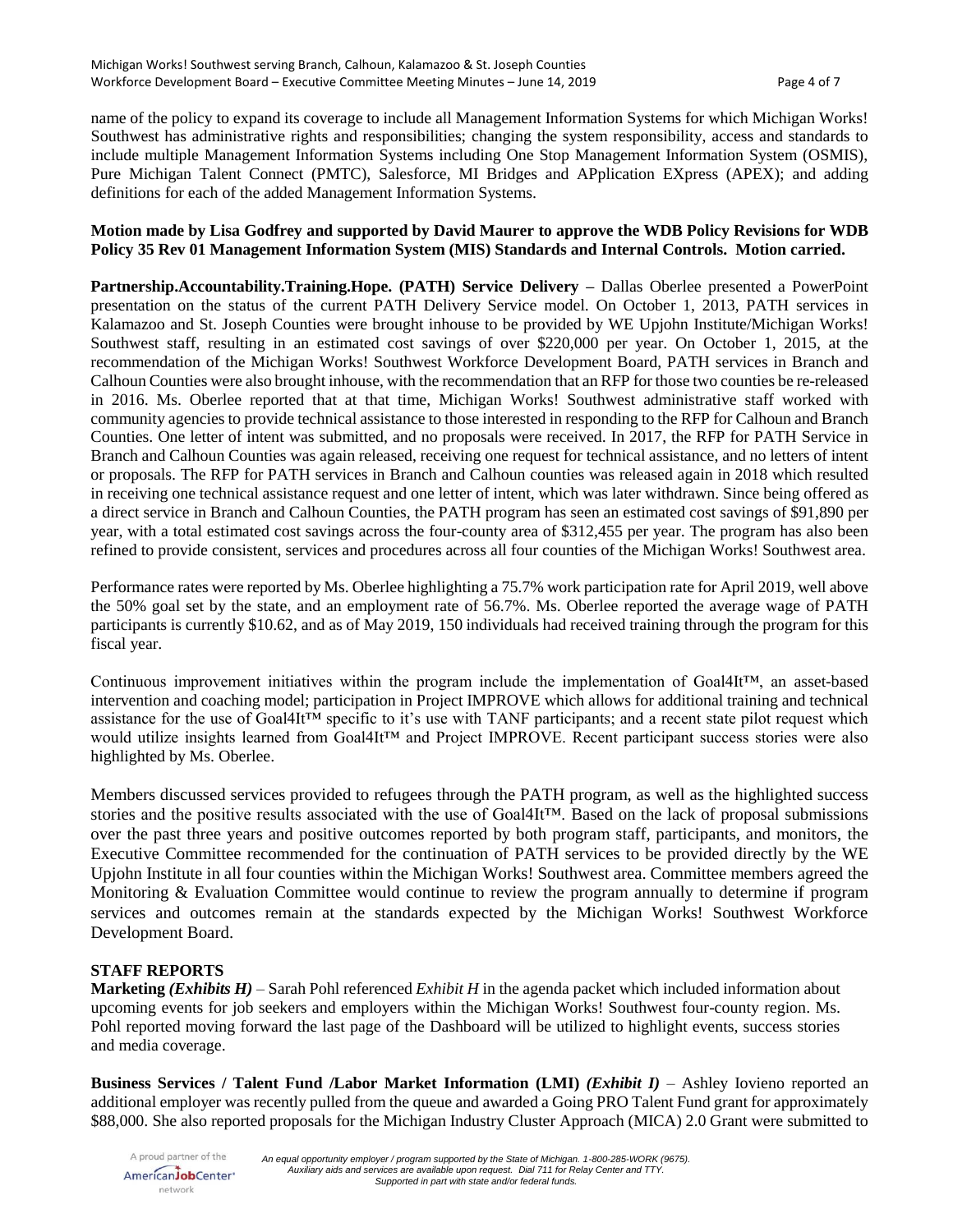the state on behalf of the Southwest Michigan Healthcare Consortium and the Battle Creek Manufacturing Consortium, totaling approximately \$200,000. An update on if the grants will be provided at the next Workforce Development Board meeting in July.

Ms. Iovieno further reported Rapid Response services were provided to TreeHouse Foods in Battle Creek to assist approximately 75 individuals who will be affected by the reported closure. A resume workshop was held for employees, as well as an on-site job fair which resulted in twelve (12) job offers being made.

One of the success stories highlighted during the PATH Service Delivery presentation was also discussed. The participant went through four rounds of interviewing before being accepted into the Medical Assistant Apprenticeship program at Grace Health. Ms. Iovieno reported Grace Health was also one of the employers who received a Going PRO Talent Fund grant.

Ben Damerow announced that Ashely Iovieno had accepted the position of Business Services Manager and thanked her for her efforts which resulted in a significant increase in Going PRO Talent Fund awards this year.

The link to access the labor market reports (Exhibit I) generated from Burning Glass Analytics and Real Time Jobs Data that identified the top detailed occupations, skills greatest in demand, and employers with the most job openings in Prosperity Region 8, Michigan Works! Southwest, and each of the four counties in the Michigan Works! Southwest area for the period May 1 through May 31, 2019 was sent to members via email along with the agenda packet.

**Dashboard Report** *(Exhibit J)* – Jakki Bungart-Bibb reported page one of the Michigan Works! Dashboard report *(Exhibit J)* included a comparison of Labor Participation within the four-county region. Ms. Bibb stated the state jobless rate was at approximately 4.1%, and the national at 3.6%. Real Time Labor Demand for Region 8 was also included on page one, which was consistent with the reports from recent months with transportation and health care occupation remaining within the top four occupations advertised online. Page two of the report reported a total of 104,753 individuals having visited the Michigan Works! Southwest Service Centers since July 1, 2018. 1,846 jobs were reportedly filled with Michigan Works! Southwest assistance and 881 employers were assisted by staff. The third page of the report highlighted PATH data including the AEP Pass Rate of 79.55%, which was the highest reported for this fiscal year. The PATH average wage was reported as well as the work participation rate which is at 75.7%. The final page of the Dashboard report highlighted various events and successes, including Michigan Works! Southwest's participation in Legislative Day in May, during which staff were able to meet with local legislators to highlight successes and discuss talent needs.

Senator Bizon requested clarification on the labor participation rate in relation to the unemployment rate. Leonidas Murembya provided information on the formulas used to determine these rates and factors affecting this data, including the retirement of "baby boomers", the ability to properly measure a "gig" economy, the affect lack of childcare options have on the labor participation of women, and the effects of the opioid crisis. Board members participated in a discussion about reporting methodologies, the challenges of meeting workforce demand as more individuals reach retirement age and the importance of providing educational attainment support and guidance to both youth and non-traditional students.

**Director's Report** – Ben Damerow distributed the Directors Report dated June 14, 2019. Mr. Damerow reported Paul David has relocated to Grand Rapids where he plans to join their local Workforce Development Board. Mr. David sends his regards.

Mr. Damerow reported on Thursday, June 6, 2019, Governor Whitmer signed an Executive Order which restructured the state's workforce and economic development departments and changing the name of the Talent and Economic Development Department to the Labor and Economic Opportunities (LEO) department. Jeff Donofrio, who previously served under Detroit's Mayor, was name the Director of the LEO, which will include the Michigan State Housing Development Authority, the Michigan Strategic Fund, Michigan Rehabilitative Services and the Office for Global Americans, formerly the Michigan Office of New Americans. The Talent Investment Agency (TIA) and the Workforce Development Agency (WDA) have been eliminated.

Two new commissions within the department have also been created under the Executive Order, the Workers' Disability Compensation Appeals Commission and the Unemployment Insurance Appeals Commission. The name change, and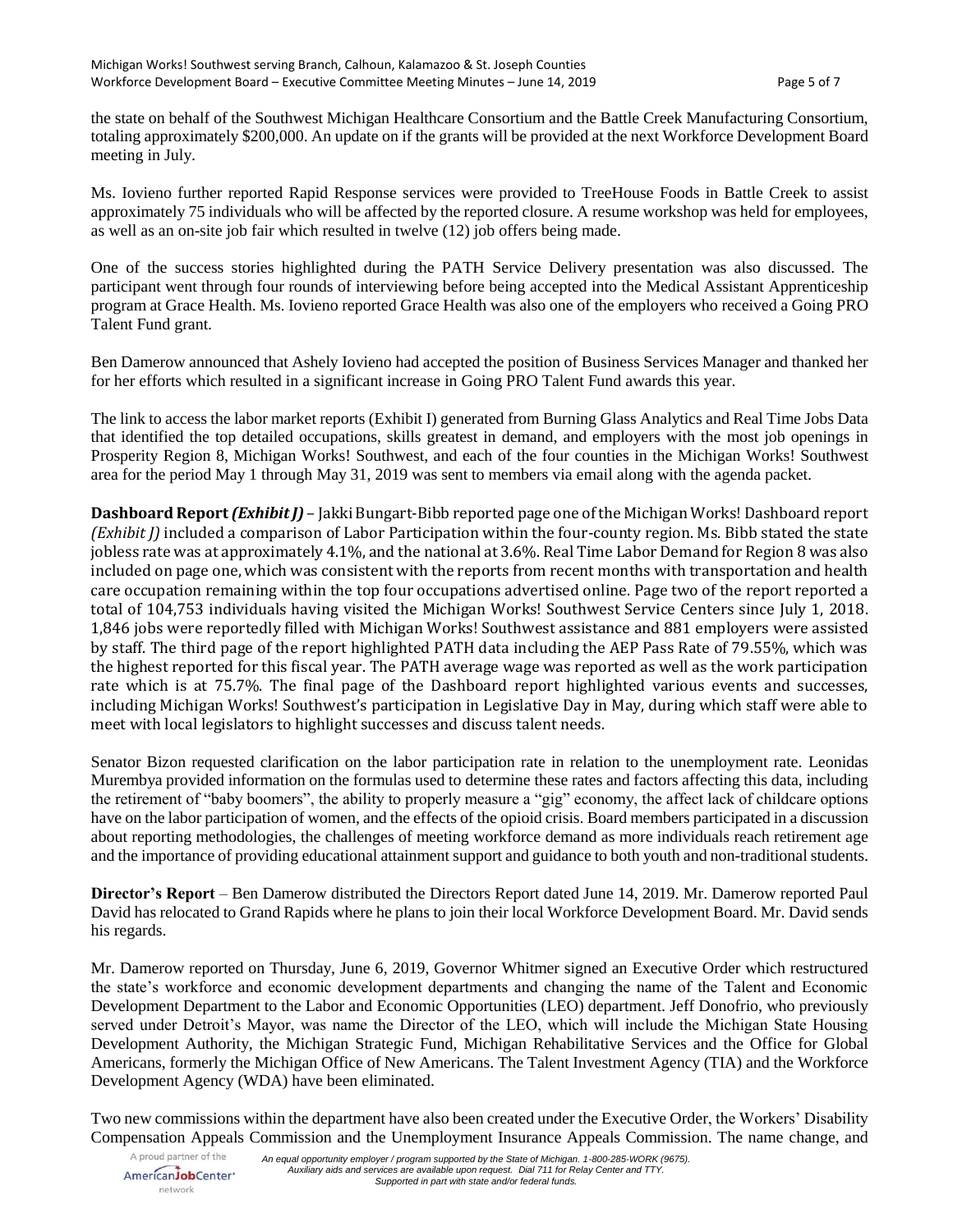reorganization of the departments should take place by early August 2019. Mr. Damerow had the honor of representing Michigan Works! at the signing of the Executive Order.

Mr. Damerow also reported on May 22, 2019, the administration issued their spring 2019 *Unified Agenda of Regulatory and Deregulation Actions* which announced key target dates for the federal rulemaking process. Industry Recognized Apprenticeships and offering a streamlined approach to program registration in the federal apprenticeship system, drug testing for unemployment insurance claimants, lifting merit-based staffing requirements for Wagner-Peyser Employment Services, and streamlining Trade Adjustment Assistance all fall under the Employment and Training Administration.

Mr. Damerow further reported TANF authorization, which was set to expire on June 30, 2019 has been extended to September 30, 2019 and is expected to be a part of an overall reauthorization package.

Mr. Damerow also stated that during the State of the City, Mayor Bobby Hopewell of Kalamazoo bid farewell and mentioned Michigan Works! Southwest, the WE Upjohn Institute, and YOU/KRESA during his speech.

A Legislative Breakfast recently took place in Calhoun County, at which both Senator Bizon and Representative Haadsma were present. The Going PRO Talent Fund and MI Reconnect program were highlighted.

As previously reported, Mr. Damerow and other Michigan Works! Southwest staff participated in Legislative Day at the end of May. Mr. Damerow stated during the individual visits to legislative offices success stories were provided to legislative staff and the Going PRO Talent Fund was highlighted.

# **OLD BUSINESS**

None.

**CITIZENS' TIME** None.

#### **MEMBERS' TIME**

Leonidas Murembya reported on July 11, 2019 2016/2026 ten-year labor market information will be released, as well as updated Career Outlook Brochures. Mr. Murembya also reported nominations to participate in the Labor Market Information (LMI) training taking place in Kalamazoo in August are still being accepted.

# **UPCOMING MEETINGS**

Members were reminded of the next Full Workforce Development Board and Executive Committee meetings.

The next **Full Workforce Development Board** is scheduled for Friday, September 13, 2019 from 8:00 a.m. – 9:30 a.m. at Glen Oaks Community College, Business Development Center, 62249 Shimmel Rd, Centreville, MI 49032.

The next **Executive Committee** is scheduled for Friday, July 12, 2019 from 8:00 a.m. – 9:30 a.m. at Michigan Works! Southwest, 200 W. Van Buren St, Battle Creek, MI 49017.

The dates for the other committee meetings were listed on the agenda as follows:

The next **Monitoring and Evaluation Committee** is scheduled for Wednesday, June 26, 2019 from 8:00 – 9:30 at the Upjohn Institute, 300 S. Westnedge Ave, Kalamazoo, MI 49007.

The next **Disability Awareness Resource Team (DART)** is scheduled for Tuesday, June 18, 2019 from 2:00 – 4:00 p.m. at Upjohn Institute, 300 S. Westnedge Ave, Kalamazoo, MI 49007.

The next **Career & Educational Advisory Council (CEAC)** is Monday, September 16, 2019, 1:00 – 3:00 p.m. at Kalamazoo Regional Educational Service Agency (KRESA), 1819 E. Milham Rd, Kalamazoo, MI 49002.